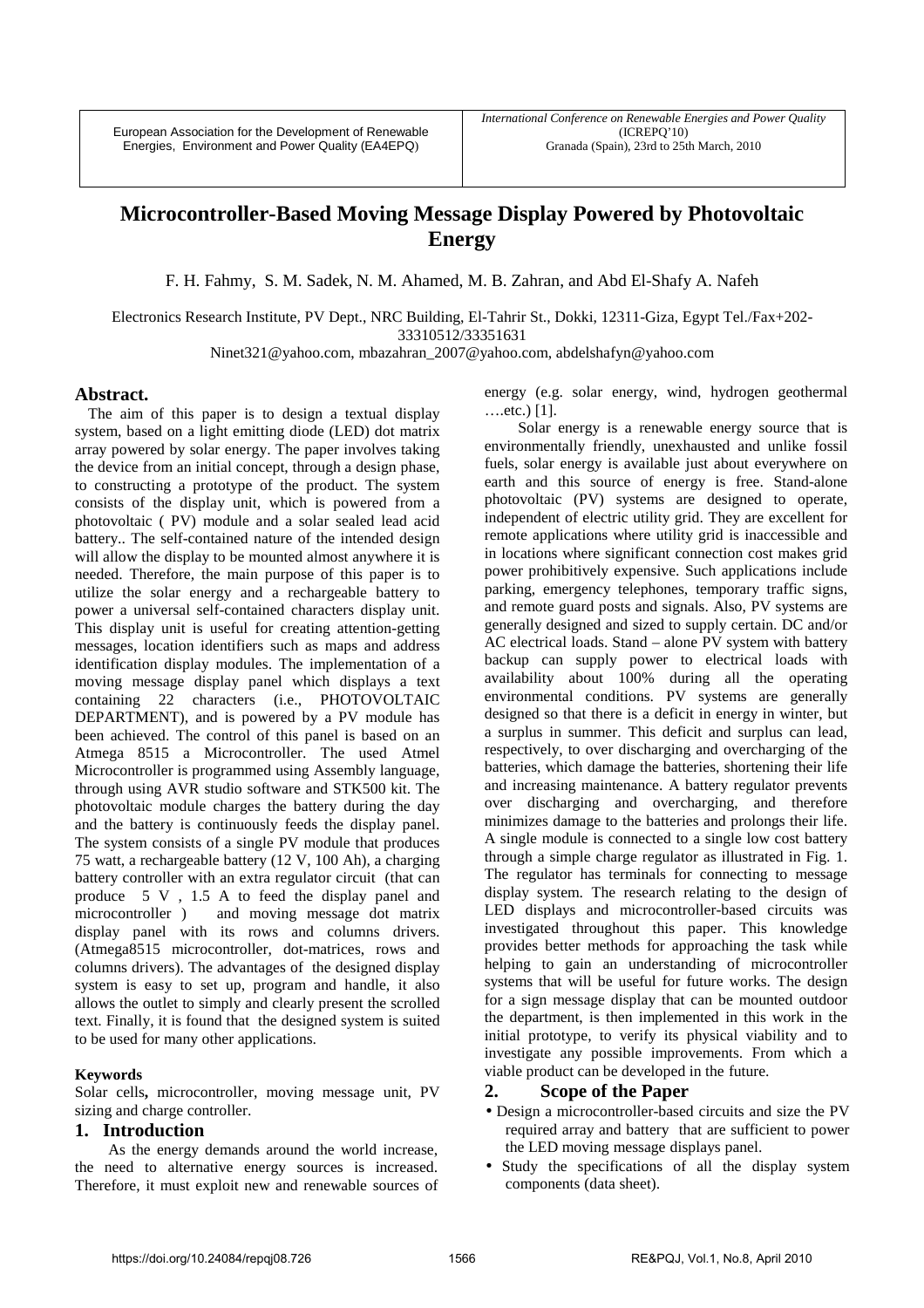

Fig.1 Stand– alone PV powered message display panel.

- Design the needed software that can provide the preprogrammed messages, and that of the animations for the display panel.
- Construct a prototype of the display system and studies its performance.

# **3. Objectives of This paper**

- Using renewable energy sources, the Photovoltaic solar energy, in one of the terrestrial applications (Moving message display).
- Using Atmel Microcontroller to input, store, control and output the data for the message characters on a dotmatrix.
- Design and realizing the moving message display panel.

# **4. Display Systems Design Procedure**

 The initial step was the evaluation of the requirements that needed to be met. Also, the technical features, physical operation and possible applications for the design were addressed. Also, the functional specifications that outlined the purpose and features that the design would ultimately fulfill were also addressed. The main control circuit was initially tested on a breadboard because the microcontroller ports used for various tasks would ultimately change as the work developed and until the layout was finalized. Thus, the pin connections could easily be altered as required. The microcontroller requires very few external parts for typical operation.

 An illuminated display usually consists of smaller modules (dot matrix units) arranged together to form a larger screen, each module usually consisting of a 5 x 7 matrix of LEDs. The minimum number of bits that a control system has to address for a small 27 module display is 945, one bit for each LED. The goal of this paper is to create a display containing approximately 27 modules ( 22 characters + spaces). This means the control system is required to handle 945 LEDs at any one time. The Atmel AVR family of controllers provides the engineer with cost effective solutions in designing low power control systems.

#### **5. Expansion of LED Usage**

 In selecting the LEDs to use for the display the most freely available units were chosen for their ease of supply. These units needed to be successively side stackable to create a large rectangular matrix that forms the display screen. The most common form of modules of this type

are the 5 x 7 dot matrix units which are widely available in a variety of sizes. Fig. 2 shows the configuration of this 5 x 7 dot matrix unit [2]. These displays were also preferred as they have pins that are aligned in a similar fashion to a DIL integrated circuit. The pin configuration made it easy to push in and orientate the LED modules on breadboard and stripboard, as well as making connections to the pins straightforward. The dot matrix LEDs has a common anode connection for each of the 5 columns and a common cathode for each of the 7 rows. This feature of the LED modules is utilized for the multiplexing process. The use of a LEDs dot matrix for creating a text display system is quite common with its usage expanding greatly in recent years. Such displays can be found in airports, where they are used to display flight information, and in stock exchanges to display share prices. The wide usage of LED displays is a result of its ability to convey information to large audiences quickly and efficiently. As LED displays are often controlled by digital technology the information can swiftly and easily be updated. This feature of LED displays has led to a great flexibility of such products in countless applications. An additional benefit of using this form of display is that LEDs are a very efficient form of illumination. Unlike incandescent bulbs, LEDs do not generate a large amount of wasted energy in the form of heat.

| 00000: |  |  |  |
|--------|--|--|--|
| 00000: |  |  |  |
| 00000  |  |  |  |
| 00000. |  |  |  |
| 00000  |  |  |  |
| 00000  |  |  |  |
| 00000: |  |  |  |

Fig. 2 Configuration of 5x7 dot-matrix.

# *[1] A. Serial-In Parallel-Out Shift Registers:*

 The 74HC595 IC is an 8-bit shift register, with this IC you can shift 8 bits to the outputs with only 3 wires, that are Data (Ds) and two shift inputs (Shcp, STcp). In order to obtain control over the 945 LEDs in a 27-module display, multiplexing of the I/O to the microcontroller is required. To do this, a series of serial-in to parallel-out shift registers are used to convert a stream of serial bits from the Atmel to a parallel output port to the LEDs. This process effectively extends the I/O of the microcontroller by converting a serial port to a parallel one. To accomplish the large parallel output port required to address each LED, the shift registers (74HC595) are daisy chained together. This means the serial output of one stage of the shift register sequence is cascaded to form the input to the next shift register. The shift registers used are a 74HC595, serial-in 8-bit parallel-out IC, which is shown in Fig. 3 and its data sheet can be found in [3].



Fig.3 Conversion from serial to parallel data.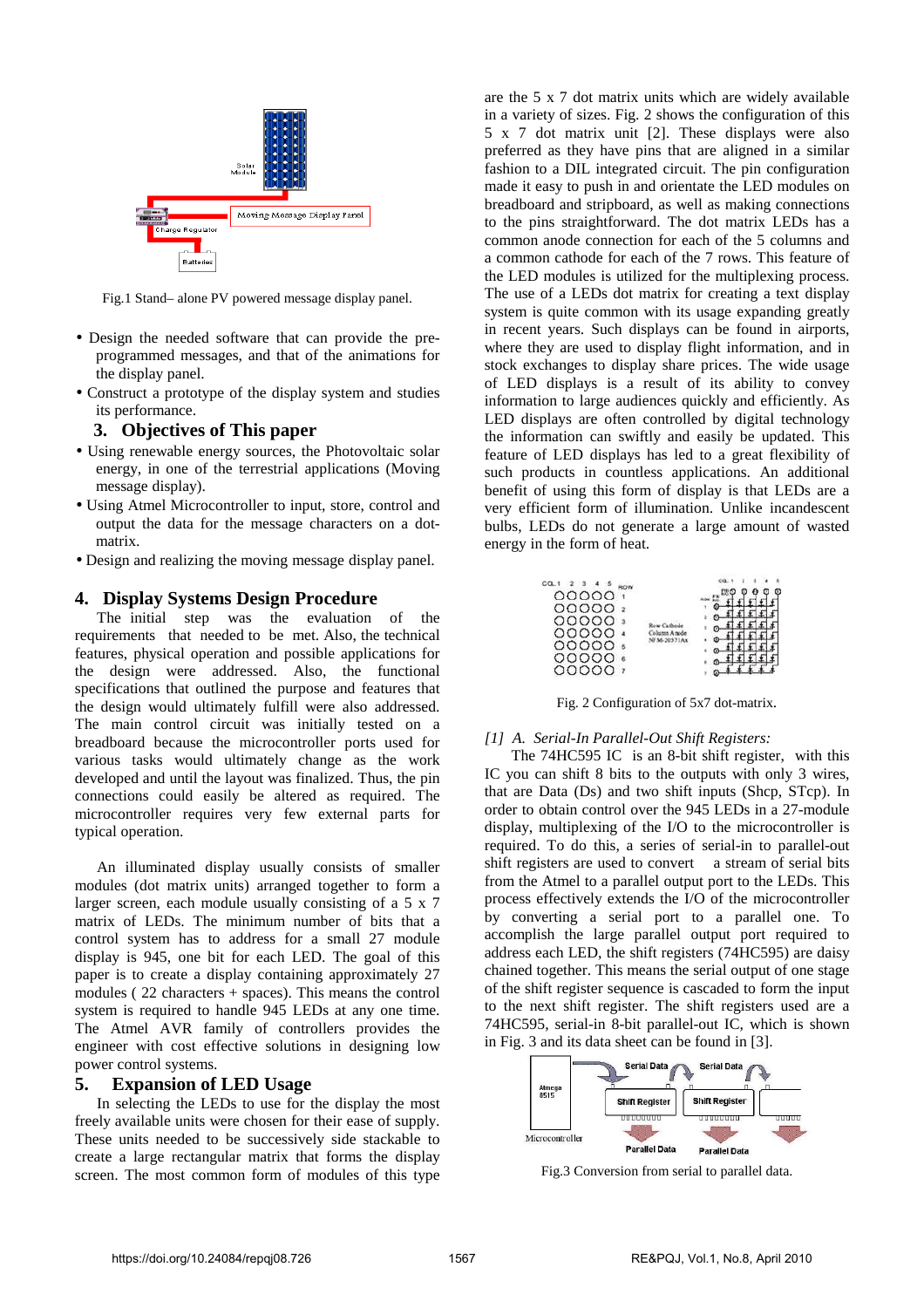The device has a high current 3-state output that goes into a high impedance state when the output-enable pin is driven high. The devices have two separate registers within it, a shift register and a storage register; each register is provided with a separate clocking input. In operation, individual data bits are applied to the serial data input  $(D<sub>s</sub>)$  and clocked into the shift registers using the shift register clock pin (SHCP). Once the entire 8 bits of serial data have been entered, the data can then be latched into the storage register where it becomes the parallel output. The output is latched by a positive-edge trigger on the storage register clock pin (STCP) when connected in this cascading manner, the shift register overflow pin  $(Q_7^{\sim})$  is used to transfer the excess data bit, caused by clocking more than 8 bits into the device, to the serial input pin of the next shift register in the chain [4]. The parallel outputs of the shift registers are not rated to handle enough current to illuminate the LEDs that they control. To get full illumination of the LEDs in the prototype, each will be pulsed with 50mA, which is above the 35mA rating of the 74HC595. As a result, current drivers are used to supply each all the LEDs with enough current to fully illuminate them. The driveres used are ULN2003A that contain seven high current darlington arrays [5].

 All darlington pairs have an open collector which forms the input channels of the IC, and all pairs have a common emitter which is grounded. Each channel is capable of withstanding 500 mA and the inputs are pinned opposite the outputs to simplify the layout on a board. The large parallel output created from the shift registers control the pattern of LEDs that are turned on. As the darlington arrays are configured as an open collector and a grounded emitter, they in fact control the LEDs by sinking current i.e., they effectively becoming inverters. Each column is then routinely illuminated by power supplied through a column.

#### *B. Display Scanning*

A commonly used method to control the illuminated displays is to turn the rows or columns of the display on and off in quick succession. Multiplexing, as it is termed, reduces the amount of input and output  $(I/O)$ lines required to control the individual elements of a large display. In multiplexing a common set of control lines is used to join each display to the control system. As a consequence the amount of conductors and ports required for controlling is significantly reduced when compared with connecting each display individually to the system. A sub-unit of the display, typically a row or column of LEDs, is connected to the common bus, which is controlled to output the required pattern for that sub-unit at each instant. The sub-units are then sequentially illuminated with the corresponding pattern. Repeatedly cycling through this process, called scanning is used to create the phenomena of visual persistence. An example of this process is shown in Fig. 4, where rapidly illuminating sections of the display causes an observer to see a single image. Note that the trick is to build one character on the display by scanning the columns very fast [4].

The text effects such as scrolling and flashing, is implemented within the software of the display, to enhance its ability to attract attention as well as displaying messages longer than the screen length. Single color LEDs are primarily used when the exhibited information is principally simple text i.e., where no emphasis or highlighting is required. Single color LEDs were selected to be used in this work. The creation of the LED display for this paper clearly is not pioneering a new technology or product line, as many examples of similar devices can be found in the market today. But the main purpose of our paper is to use the solar energy, as one of the renewable energy sources, for one of the terrestrial applications in remote areas.



Fig. 4 Scanning of the led display.

# **6. Testing Procedure**

 The procedure of continually testing the circuit, as it was progressively built upon, was an essential part in maintaining the integrity of the design. When each new section of the system was developed, it was tested to see that it functioned properly, and then integrated within the existing circuit. Finally, the combined circuit was tested to verify that, jointly both systems operated as expected. This process of testing in a modular fashion ensured that once a new module was constructed it was checked for faults before integrating it with the existing system. The first form of testing done was on the Atmega-8515 programmer and microcontroller circuit. It was important to establish the functionality of this circuit, as it forms the central control for all other parts of the system. The microcontroller circuits were constructed and a series of simple experimental programs were developed to test each of them.

# **7. Stand-Alone Photovoltaic System**

The stand-alone photovoltaic systems are normally used in remote or isolated places where the electric supply from the power-grid is unavailable or not available at a reasonable cost. PV system offers a reliable, low maintenance with zero fuel costs and does not require an attendant to be present during operation. PV stand-alone system can supply power from milliwatts to several kilowatts. They do not have a connection to an electricity grid. Therefore, since most moving message displays are connected to local power supplies; Thus a stand-alone PV system is used to power these panel in this work. No single component in a photovoltaic system is more affected by the size and usage of the load than storage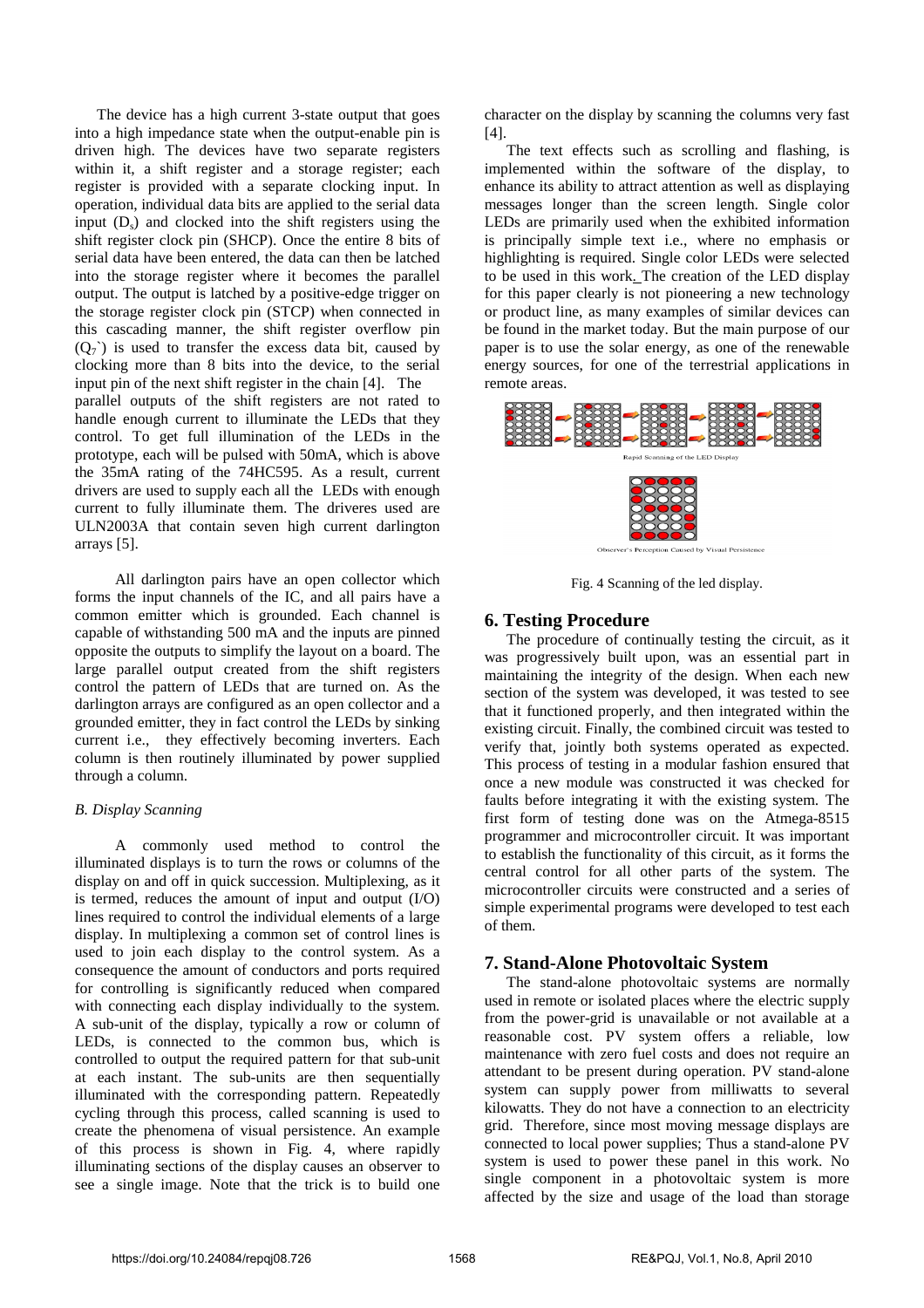batteries. If a charge controller is not included in the system, oversized loads or excessive use can drain the batteries charge to the point where they are damaged and must be replaced. If a controller does not stop overcharging, the batteries can be damaged during times of low or no load usage or long periods of full sun. Therefore, a solar battery charger must be used to protect the battery. Simple solar battery charger comes in many flavors [6 ]. The plainest flavor is the simple on-off type shunt charger. It has the advantage of simplicity, extremely small power dissipation, low cost, high reliability, but in spite of these advantages one has to accept that the voltage on the battery is always going slightly up and down, that the battery is switched between full charging current and no charging current, and that disconnection of the battery will result in high voltage output pulses from the charger. Depending on the application, one has to choose the most appropriate type of charger. In most solar installations, a linear solar charger have been used, which has the advantages of smooth voltage regulation and under voltage load dumping, at the cost of higher cost, larger size and high power dissipation. More appropriate than a linear regulator, Fig. 5 and Fig. 6 show the schematic diagram and the implemention of the designed simple on-off type shunt charger circuit respectively.



Fig.5 Schematic diagram of a charge controller circuit.



Fig. 6 The implemented charge controller circuit on a stripboard.

#### *A. Sizing of the PV System*

 PV modules produce electricity only when sunlight shines on them. When sizing a stand-alone PV system, the energy output of the PV panels and the storage capacity of the batteries should be high enough to operate devices at night and on cloudy days when little sunlight is available. To determine the amount of energy needed, multiply an electrical devices power in watts by the number of hours a day the device will be used Since the electrical supply reliability is not of paramount importance in the moving message display thus, a relatively simple sizing procedure can be adopted to size the stand–alone PV system of the display panel. The sizing procedure then recommends the size of the photovoltaic generator and battery capacity that will be suitable for the load application. Our constant electrical load energy demand on a typical day (E<sub>L</sub>) can be calculated as follow:

Voltage  $= 5 V$ , maximum current  $= 1.5$  A,

operate for  $= 24$  h

Since, the output voltage of the voltage regulator is 5 V and the maximum required current is 1.5A. Thus, the power demanded is 7.5 W, Therefore, for 24 h display operation

$$
Load energy (EL) = 7.5 * 24 = 180 Wh
$$
 (1)

where,  $E<sub>L</sub>$  is the Load energy

The sizing of PV module is calculated based on [7, 8] as follows:

$$
P_{PV} = \frac{P_L(T_N + K_2 T_D)}{K_1 K_2 T_D}
$$
  
\n
$$
P_{PV} = \frac{7.5(14 + 0.75 * 10)}{0.85 * 0.75 * 10}
$$
  
\n= 25.3Wp (2)

where:

 $P_{L}$  is the load power,<br>T<sub>N</sub>&T<sub>D</sub> are the night and c are the night and daylight periods  $K_1$  is the direct energy transfer path efficiency,  $K<sub>2</sub>$  is the stored energy transfer path efficiency,

It should be noted that the size of the PV module result has a 30Wp power rating, while the available one during test has a 75Wp as shown in Fig. 7, which is a monocrystalline silicon solar cell module (SP-75 module) and its specification given in [9].

### *[2] B. Sizing of Battery:*

 Ideally, a battery bank should be sized to be able to store power for one day of autonomy during cloudy weather. If the battery bank is smaller than one day capacity, it is going to cycle deeply on a regular basis and the battery will therefore have a shorter life. As the battery size is determined from the following equation.

$$
WH = \frac{N_c E_L}{DOD \eta_B \eta_{sys}} \tag{3}
$$

where,

DOD max. Depth of discharge  $(= 0.75)$ 

$$
\eta_B
$$
 Battery efficiency (=0.85)

$$
\eta_{\text{sys}} \qquad \text{System efficiency} \quad (=0.8)
$$

thus,

$$
WH = \frac{1.0 \times 180}{0.75 * 0.85 * 0.8} = 353.0 \text{Wh} \quad (4)
$$
  
AH = 353.0 / 12 = 30Ah (5)

 Although, the sizing result of the battery bank is 30 Ah, we used in this work the available 12V FP deep cycle lead acid battery type that has a storage capacity of 100 Ah. It is to be noted here that, the required load voltage is 5 volt but the battery voltage is 12V. Therefore, a step down voltage regulator (LM7805) is used to yield a fixed level of 5V.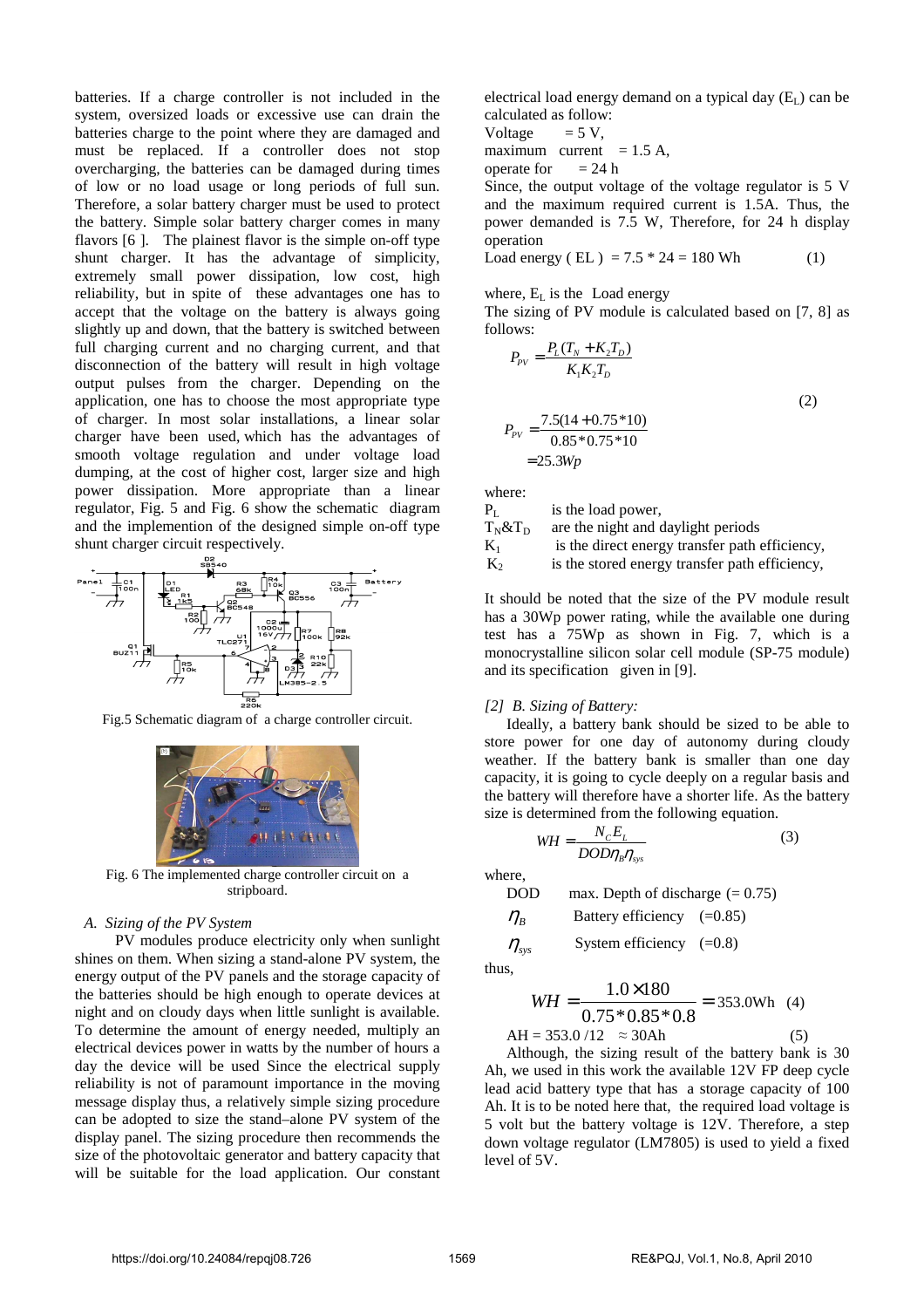

Fig.7 The used PV module.

# **8. Implementation of the Moving Message Display**

In this paper, we designed and implemented a LED sign which used as a department name (i.e., PHOTOVOLTAICDEPARTMENT). Atmega8515 microcontroller needs a few external circuits (oscillation and reset) [ 10 ]. Also, once the control of ports on the Atmega8515 was established, through simple test programs, the connection of the serial to parallel shift register chain was attempted. Embedded control software always depends on hardware design and it is used to pump display data and control how data are displayed using assembly program [11, 12]. A microcontroller provides both dot matrix display elements and driver circuit substantially on the same circuit board. The drivers are intermediate section between the microcontroller and the output display LEDs. It is mainly composed of a 17 pieces of 74HC595 shift register, one piece of ULN 2003 darlington sink driver and one piece of 74HC 259 buffer [13]. Display control signals are serially transmitted to the dot matrix display element driver circuit as indicated in Fig. 8. Firstly a single shift register was wired to the microcontroller and tested, and then two shift registers were cascaded on the breadboard to trial the cascading process. The procedure of continually testing the circuit as it was progressively built upon was an essential part in maintaining the integrity of the design. As each new section of the system was developed, it was tested to see that it functioned properly, and then integrated with the existing circuit. Characters were checked on a breadboard before building them on a stripboard.



Fig.8 Block diagram of the circuit elements.

 The significant number of IC's used in this circuit means that it could not be constructed on a single stripboard due to size limitations; instead a number of stripboards were used. Instead of soldering the integrated circuits directly onto the board, the IC socket method was used, where the components could easily be exchanged and reused in further prototypes. This process is shown in Fig. 9.



Fig. 9 IC Sockets and dot-matrices mounted on a stripboard.

 The current for each dot is delivered by the 74HC595 outputs (can source about 25mA max.) The current for the Row(s) will be sinked by the ULN2003. The 74HC259 switches the Rows, one at a time (Rows scan) The sequence can be as follows; Set data ready on the 74HC595 stages, activate the first Row (Q0 of HC259 active), then store the data at the 74HC595's outputs, wait a few msec, and switch the outputs of the 74HC595's off again, then switch the 74HC259 to the next Row (3-bit upcounter), and repeat this 7 times (7 Rows) This is one complete frame. This frame (image) must be set on the displays faster than you can observe [14]. The diagram in Fig. 10 shows one line with all 74HC595 outputs high state (all dots first Row On). If you watch the diagram closely, you see the 74HC595 outputs are drawn bitwise, from  $Q_0$  to  $Q_7$  (one byte for each shift-register), so 17 bytes (17 x  $8 = 136$  bits) of serial data are needed for each Row, so a total for the whole display of  $5 \times 7 = 35$  bytes is needed. Therefore, a one bit in the last shift register (No. 17) is not connected. The display consists of 27 dot matrix cascaded horizontally to produce a display of 135 columns and 7 rows to display our text in one line. The 5x7 dot matrix is used widely and gives nice representation of characters. The design results can be indicated in a 17.5 cm height by 12.5 cm long display panel.

# **9. Design Strategy**

 The proposed LED display consists of 135 columns x 7 rows of LEDs. It has in total 135 input lines to show a message. The rows inputs and the column inputs are used for different tasks from each other; either for input data or to enable a row or a column. As a result, there are two different strategies for controlling the display of message [15].

# *A. Row switching*

 In this strategy, the data is first loaded into the columns inputs serially with one data line. The enabling of the 7 rows of the display is carried row by row, i.e. only one raw is enabled and the others are OFF, then the next raw is enabled and the others are disabled and so on i.e., it goes into infinite loop. When this is carried out so fast, the message appears as it is ON all times since human eyes cannot follow the enabling and disabling processes.

# *B. Column switching*

 In this approach, on the other hand, one column is selected to be enabled and at the same time the data to be displayed is sent through the rows inputs and so on (for all columns).



Fig.10 Simplified diagram of the display panel elements which used for debugging software.

# **10. Test Results**

 The first routine is developed to display one word,12 characters that uses 12 dot matrix units without spacing.